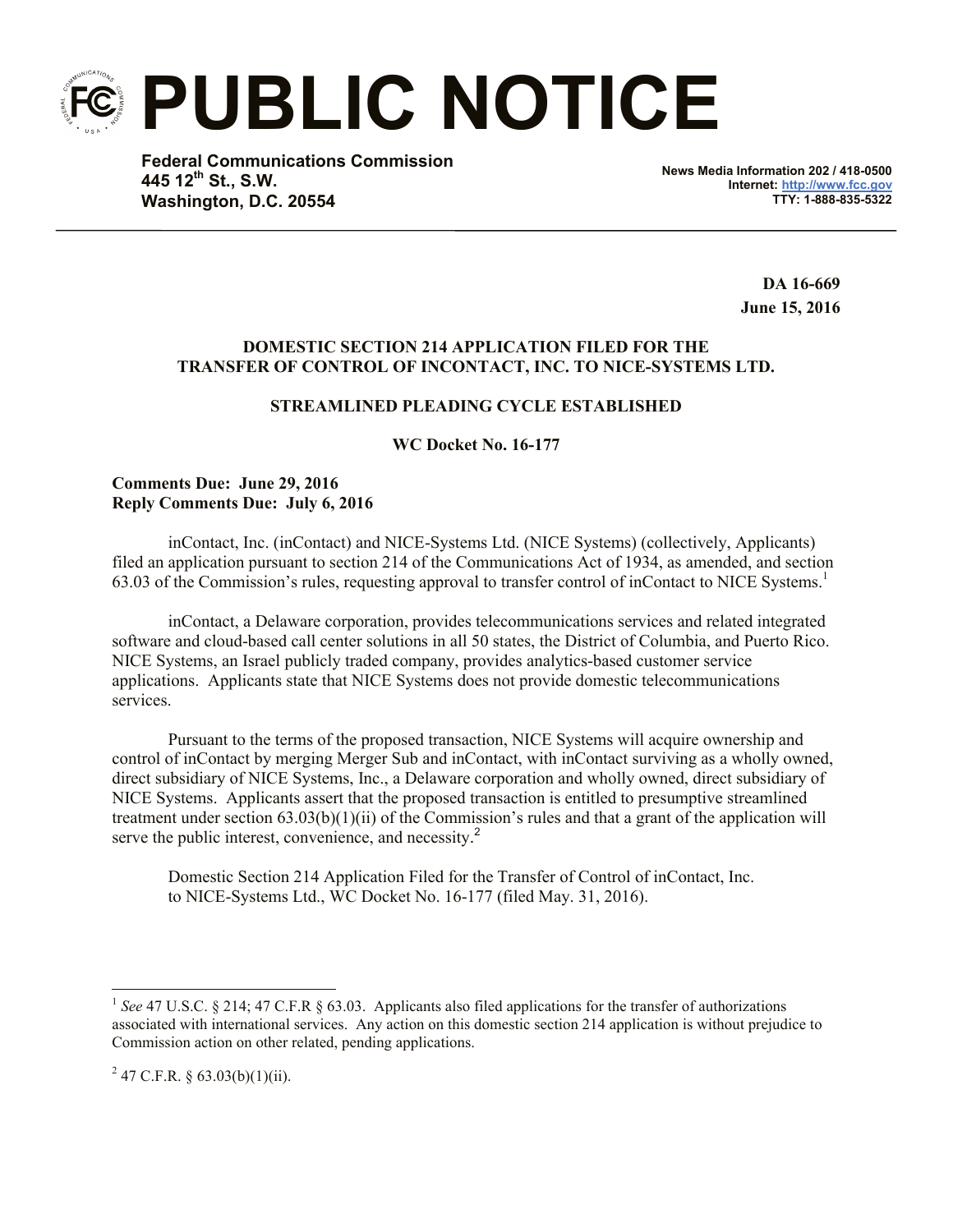## **GENERAL INFORMATION**

The transfer of control identified herein has been found, upon initial review, to be acceptable for filing as a streamlined application. The Commission reserves the right to return any transfer application if, upon further examination, it is determined to be defective and not in conformance with the Commission's rules and policies. Pursuant to Section 63.03(a) of the Commission's rules, 47 CFR § 63.03(a), interested parties may file comments **on or before June 29, 2016**, and reply comments **on or before July 6, 2016**. Pursuant to Section 63.52 of the Commission's rules, 47 C.F.R. § 63.52, commenters must serve a copy of comments on the Applicants no later than the above comment filing date. Unless otherwise notified by the Commission, the Applicants may transfer control on the 31st day after the date of this notice.

Pursuant to Section 63.03 of the Commission's rules, 47 CFR § 63.03, parties to this proceeding should file any documents in this proceeding using the Commission's Electronic Comment Filing System (ECFS): http://apps.fcc.gov/ecfs/.

## **In addition, e-mail one copy of each pleading to each of the following:**

- 1) Myrva Freeman, Competition Policy Division, Wireline Competition Bureau, myrva.freeman@fcc.gov;
- 2) Dennis Johnson, Competition Policy Division, Wireline Competition Bureau, dennis.johnson@fcc.gov;
- 3) Jim Bird, Office of General Counsel,  $\lim_{h \to 0} \frac{\text{bird}}{\text{det} \text{sec}}$ .gov;
- 4) David Krech, International Bureau, david.krech@fcc.gov;
- 5) Sumita Mukhoty, International Bureau, sumita.mukhoty@fcc.gov.

People with Disabilities: To request materials in accessible formats for people with disabilities (braille, large print, electronic files, audio format), send an e-mail to  $fcc504@$ fcc.gov or call the Consumer & Governmental Affairs Bureau at (202) 418-0530 (voice), 1-888-835-5322 (tty).

The proceeding in this Notice shall be treated as a "permit-but-disclose" proceeding in accordance with the Commission's *ex parte* rules. Persons making ex parte presentations must file a copy of any written presentation or a memorandum summarizing any oral presentation within two business days after the presentation (unless a different deadline applicable to the Sunshine period applies). Persons making oral ex parte presentations are reminded that memoranda summarizing the presentation must (1) list all persons attending or otherwise participating in the meeting at which the ex parte presentation was made, and (2) summarize all data presented and arguments made during the presentation. If the presentation consisted in whole or in part of the presentation of data or arguments already reflected in the presenter's written comments, memoranda or other filings in the proceeding, the presenter may provide citations to such data or arguments in his or her prior comments, memoranda, or other filings (specifying the relevant page and/or paragraph numbers where such data or arguments can be found) in lieu of summarizing them in the memorandum. Documents shown or given to Commission staff during ex parte meetings are deemed to be written ex parte presentations and must be filed consistent with rule 1.1206(b), 47 C.F.R. § 1.1206(b). Participants in this proceeding should familiarize themselves with the Commission's ex parte rules.